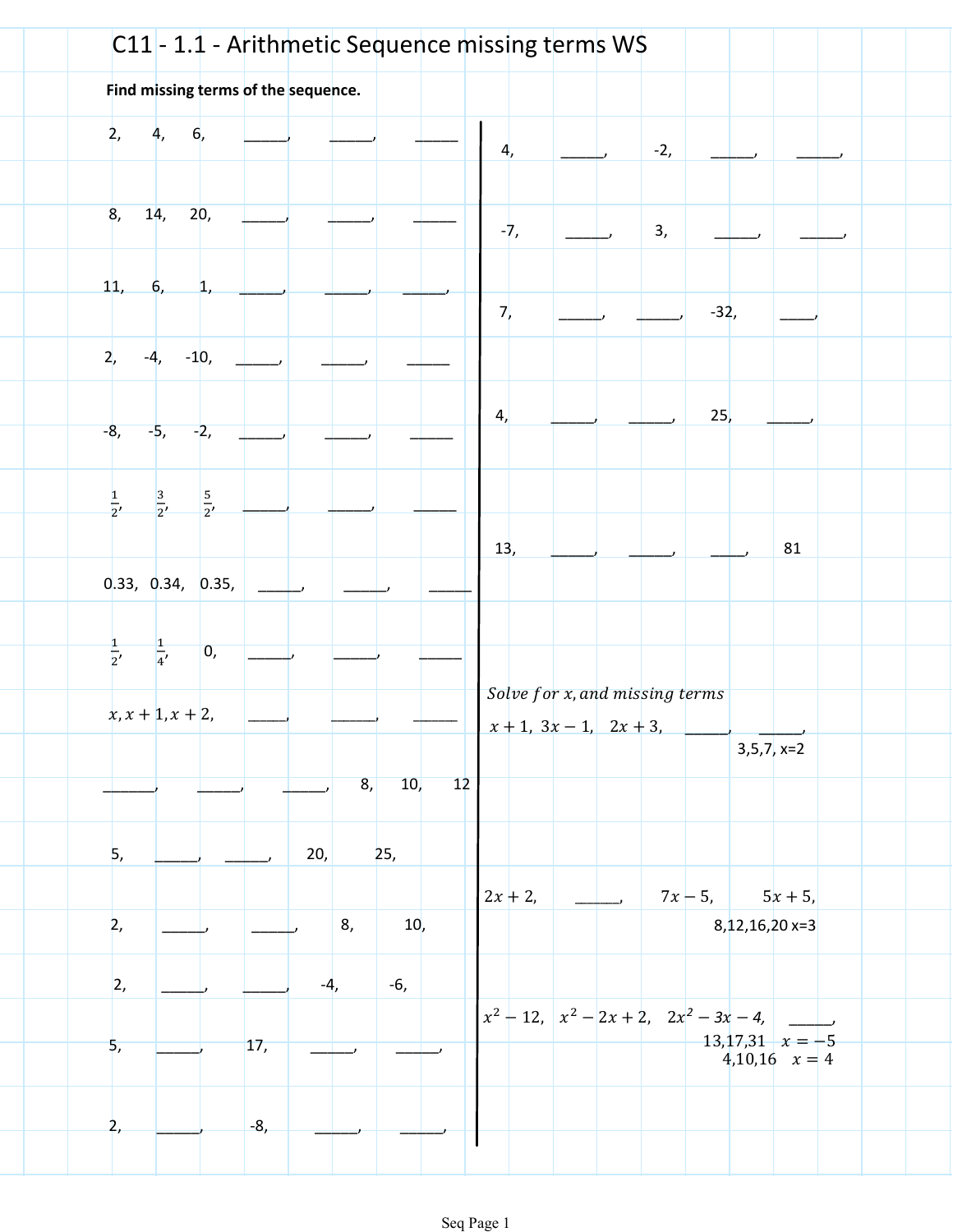|                                              | C11 - 1.1 - Arithmetic first term, difference HW |                        |
|----------------------------------------------|--------------------------------------------------|------------------------|
| Circle the first term, write $t_1 =$         | and find the common difference, twice.           |                        |
|                                              |                                                  |                        |
| $\bigoplus$ 3, 5, 7,                         | 3, 7, 11, 15,                                    | 8, 14, 20, 26, 32      |
| $t_1=1$                                      | $t_1$ =                                          |                        |
| $d = 3 - 1 = 2$<br>$d = 5 - 3 = 2$           | $d =$<br>$d =$                                   |                        |
| 10, 8, 6,                                    | $3, -1, -5,$                                     | 5, 2.5, 0,             |
|                                              |                                                  |                        |
|                                              |                                                  |                        |
|                                              |                                                  |                        |
| $-12, 17, 22, 27, 32$                        | $-10, -12, -14, -16, -18$                        | 14, 19, 24, 29, 34     |
|                                              |                                                  |                        |
|                                              |                                                  |                        |
| $-\frac{1}{2}, -\frac{3}{2}, -\frac{5}{2}, $ | $\frac{9}{2}, \frac{7}{2}, \frac{5}{2}, \dots$   | $27, 13, -1, $         |
|                                              |                                                  |                        |
|                                              |                                                  |                        |
| 2, 3, 4, 5, 6                                | $-3, -5, -7, -9, -11$                            | 5, 11, 17, 23, 29      |
|                                              |                                                  |                        |
|                                              |                                                  |                        |
|                                              |                                                  |                        |
| 9, 12, 15, 18, 21                            | 16, 21, 26, 31, 36                               | 0.3, 0.31, 0.32, 0.33, |
|                                              |                                                  |                        |
|                                              |                                                  |                        |
|                                              |                                                  |                        |
|                                              |                                                  |                        |
|                                              |                                                  |                        |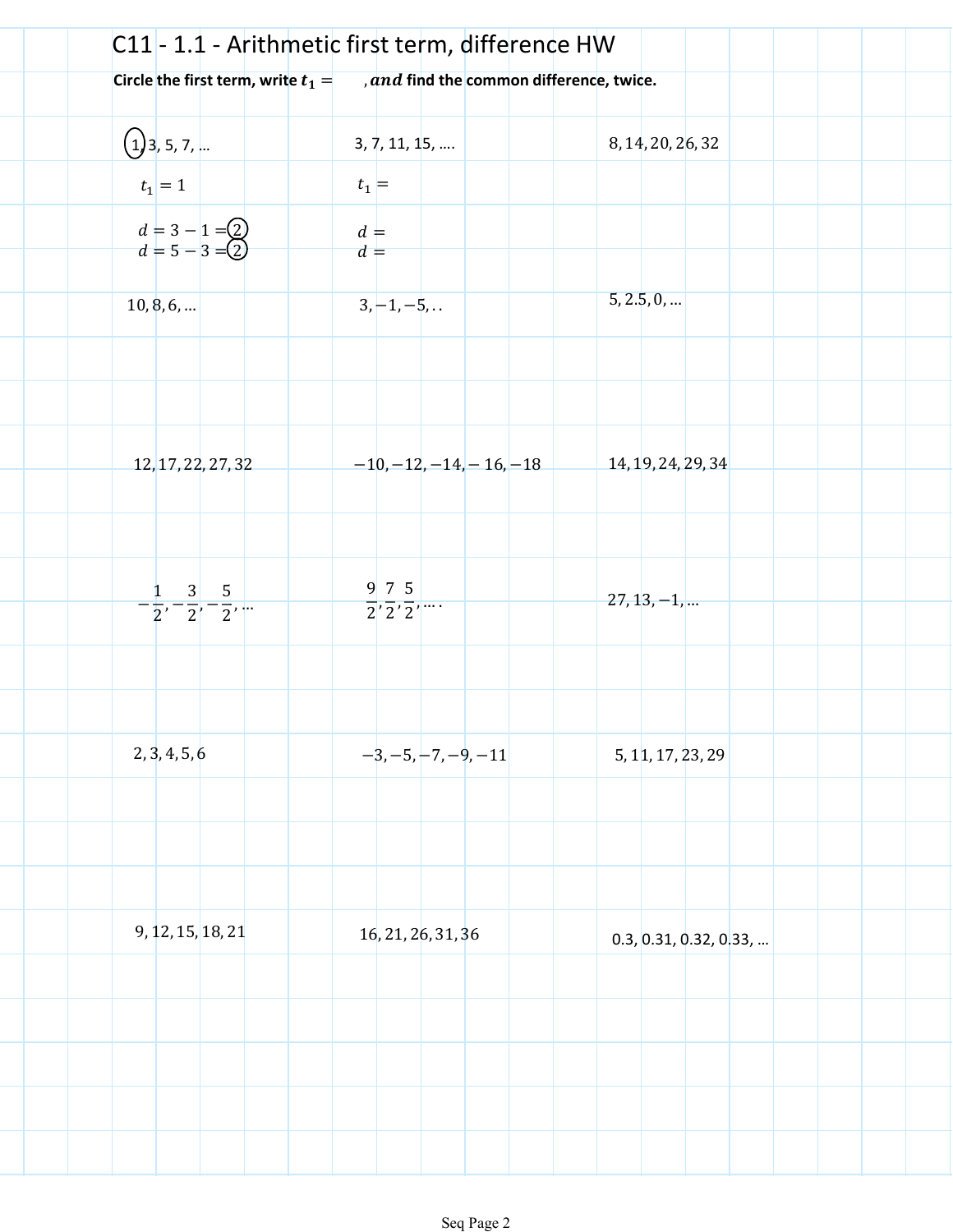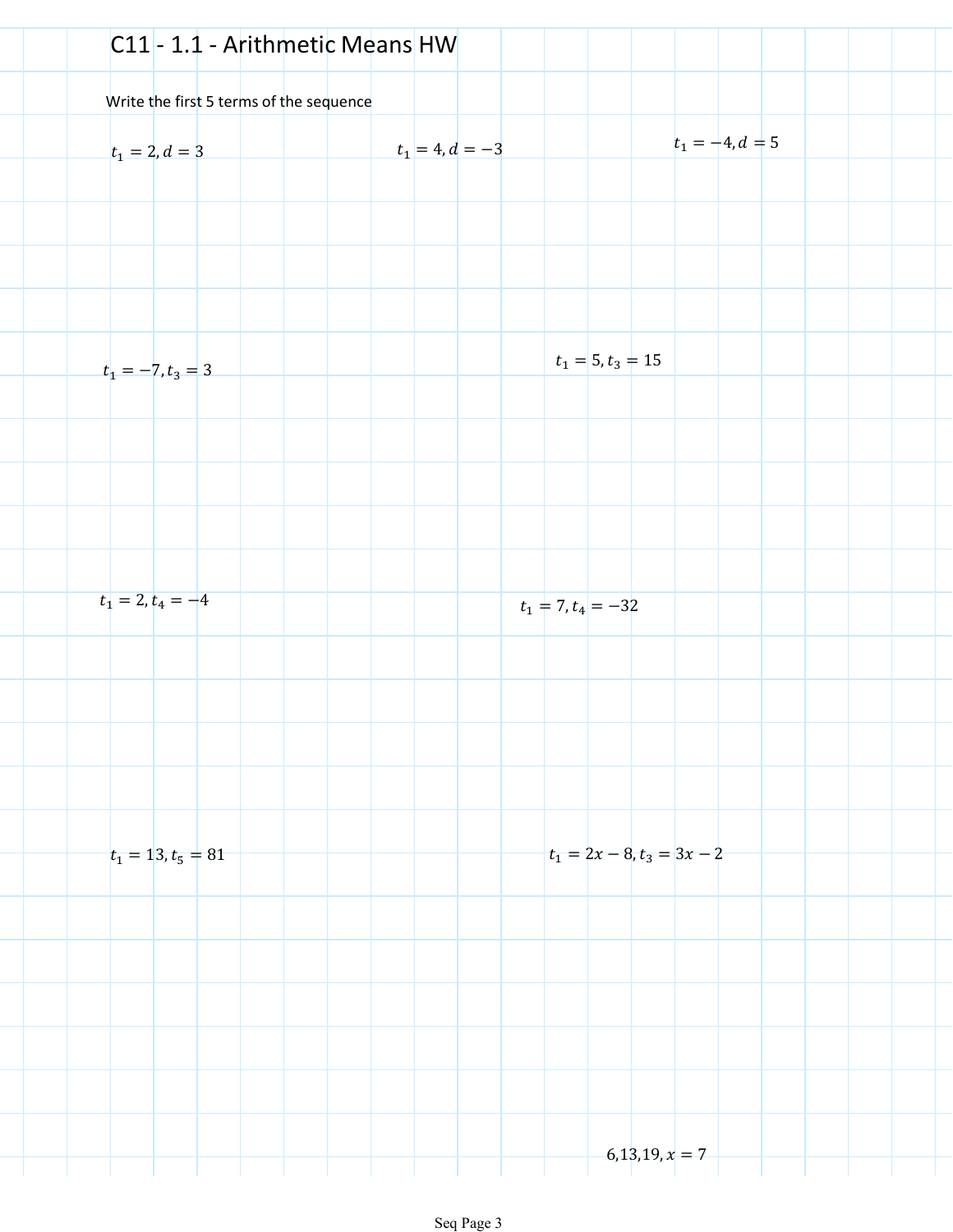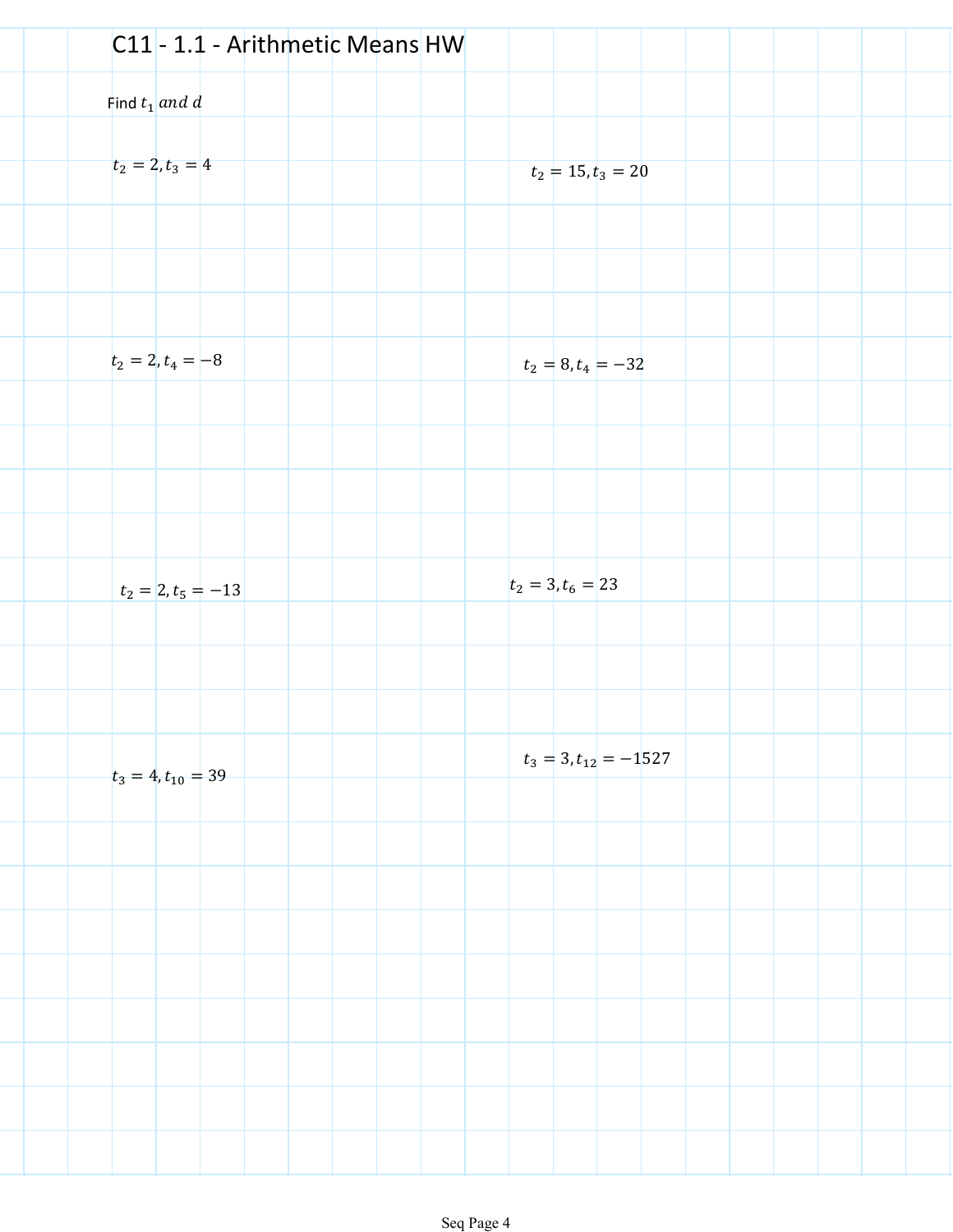|                                         |                                    |                |       |                                                                                                         |                                               | C11 - 1.1 - Arithmetic Sequences WS                                                       |  |  |                          |  |  |  |
|-----------------------------------------|------------------------------------|----------------|-------|---------------------------------------------------------------------------------------------------------|-----------------------------------------------|-------------------------------------------------------------------------------------------|--|--|--------------------------|--|--|--|
|                                         |                                    | $\overline{L}$ |       |                                                                                                         | $\begin{array}{ c c c }\n\hline\n\end{array}$ | $\cdot$                                                                                   |  |  |                          |  |  |  |
| $\overline{3}$ ,<br>$\frac{t_1}{n}$ = 1 |                                    |                |       | $\begin{array}{c c c}\n & 5 & 7 \\ \hline\n & t_2 & t_3 & t_4 \\ \hline\n & n = 2 & n = 3\n\end{array}$ | $t_5$                                         | $t_n$<br>$n = n$                                                                          |  |  |                          |  |  |  |
| $t_1 =$                                 |                                    |                |       |                                                                                                         |                                               |                                                                                           |  |  |                          |  |  |  |
| $d = t_n - t_{n-1}$                     |                                    |                |       |                                                                                                         |                                               | $d = t_n - t_{n-1}$                                                                       |  |  |                          |  |  |  |
| $d =$                                   |                                    |                | $d =$ |                                                                                                         |                                               | Arithmetic: d must always be the                                                          |  |  |                          |  |  |  |
|                                         |                                    |                |       |                                                                                                         |                                               |                                                                                           |  |  |                          |  |  |  |
|                                         | 1. Find the General term $t_n = ?$ |                |       |                                                                                                         |                                               |                                                                                           |  |  |                          |  |  |  |
|                                         |                                    |                |       |                                                                                                         |                                               | $t_n = t_1 + (n-1)d$                                                                      |  |  |                          |  |  |  |
|                                         |                                    |                |       |                                                                                                         |                                               | The first term plus'n $-1'$ differences                                                   |  |  |                          |  |  |  |
|                                         |                                    |                |       |                                                                                                         |                                               |                                                                                           |  |  |                          |  |  |  |
| What is the tenth term $t_{10}$ ?       |                                    |                |       |                                                                                                         |                                               |                                                                                           |  |  | Or, Start from beginning |  |  |  |
| $t_n =$                                 |                                    |                |       |                                                                                                         |                                               | General term formula                                                                      |  |  |                          |  |  |  |
|                                         |                                    |                |       |                                                                                                         |                                               | Remember: You could have also added<br>the common difference 7 times to<br>Term 3 $(t_3)$ |  |  |                          |  |  |  |
|                                         |                                    |                |       |                                                                                                         |                                               | Check your answer: 3,5,7,                                                                 |  |  |                          |  |  |  |
| 31 is what term, $t_n = 31, n = ?$      |                                    |                |       |                                                                                                         |                                               |                                                                                           |  |  |                          |  |  |  |
| $t_n =$                                 |                                    |                |       |                                                                                                         |                                               |                                                                                           |  |  |                          |  |  |  |
|                                         |                                    |                |       |                                                                                                         |                                               |                                                                                           |  |  |                          |  |  |  |
|                                         |                                    |                |       |                                                                                                         |                                               | Check your answer: 3,5,7,                                                                 |  |  |                          |  |  |  |
|                                         |                                    |                |       |                                                                                                         |                                               |                                                                                           |  |  |                          |  |  |  |
|                                         |                                    |                |       |                                                                                                         |                                               |                                                                                           |  |  |                          |  |  |  |